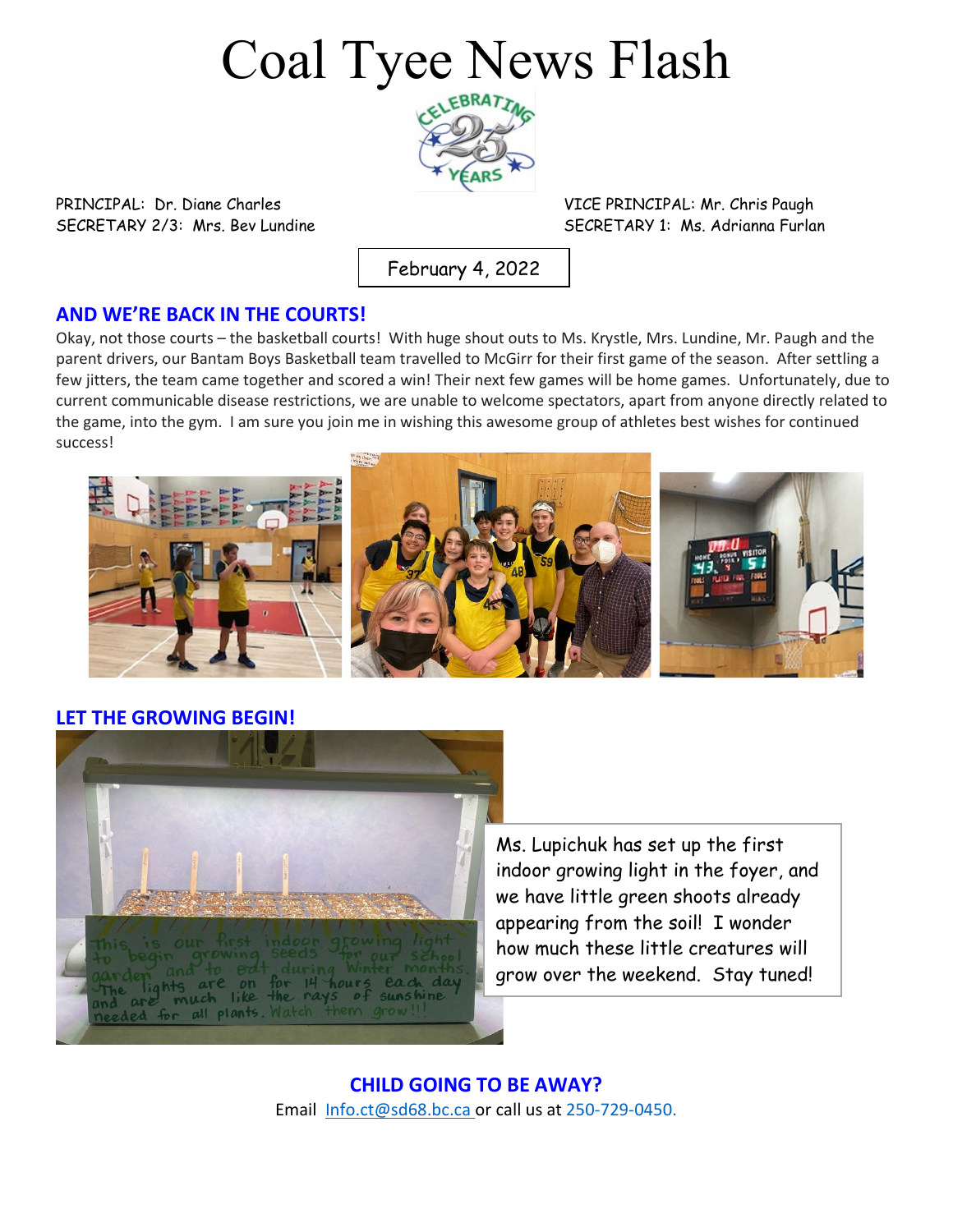#### **LOCKDOWN DRILL REPORT**

We had our first lockdown drill on Tuesday afternoon, and it went quite well! Mr. Paugh and Dr. Charles checked all the areas of the school and were impressed with how quiet the students (and adults!) were during the drill. We have a few things to focus on for our next drill, which will be held after Spring Break with RCMP support.

We always post a notice on the front doors of the school when we are doing an emergency drill. Please refrain from entering the school during the drills.

#### **WORKING THROUGH STAFF AND STUDENT ABSENCES**

Our return to school at the winter break has been interesting! As predicted, we have seen a significant increase in both staff and student absences. While we have not yet (and hopefully never will) reached the level requiring a "Functional Closure", most days we have been operating at less than full staffing levels. I want to thank our students! They have been amazing in adjusting to different adults, and in some cases, different classrooms altogether. I also want to thank all the adults who are doing whatever it is that is asked of them in support of student learning and safety. Here are a few of the scenarios from this past week:

- Non-enrolling teachers (Inclusion Support, Counseling, Library and Music) were reassigned to classrooms
- Divisions were collapsed, with students moving to a few other classrooms with similar grade assignments (Div 14 on Wednesday, Div 12 on Thursday, and Div 5 on Friday)
- EAs were reassigned to work with other groups of students (way to numerous to name!)
- Music and Library sessions were cancelled with the caveat that this time will be made up when the number of TTOCs available to cover absences returns to a consistent level

We made it through the week! And we are still smiling!

#### **SPIROS**

We are fortunate to have access to the NLPS set of SPIROS. These colourful disks are used to introduce coding to students. Students use iPad to "drive" the SPIROS. At first, they learn the basic functions of how to make these balls move. Then, they learn how to use computer coding to design specific paths for the SPIROS to take. Here are a few pictures from Ms. Dickie's and Mr. Paugh/Ms. Dorman-Banks' classes in action.



Careful focus – and her view of the iPad





Working on control getting through obstacles



*JUST BECAUSE KIDS ARE AWESOME*